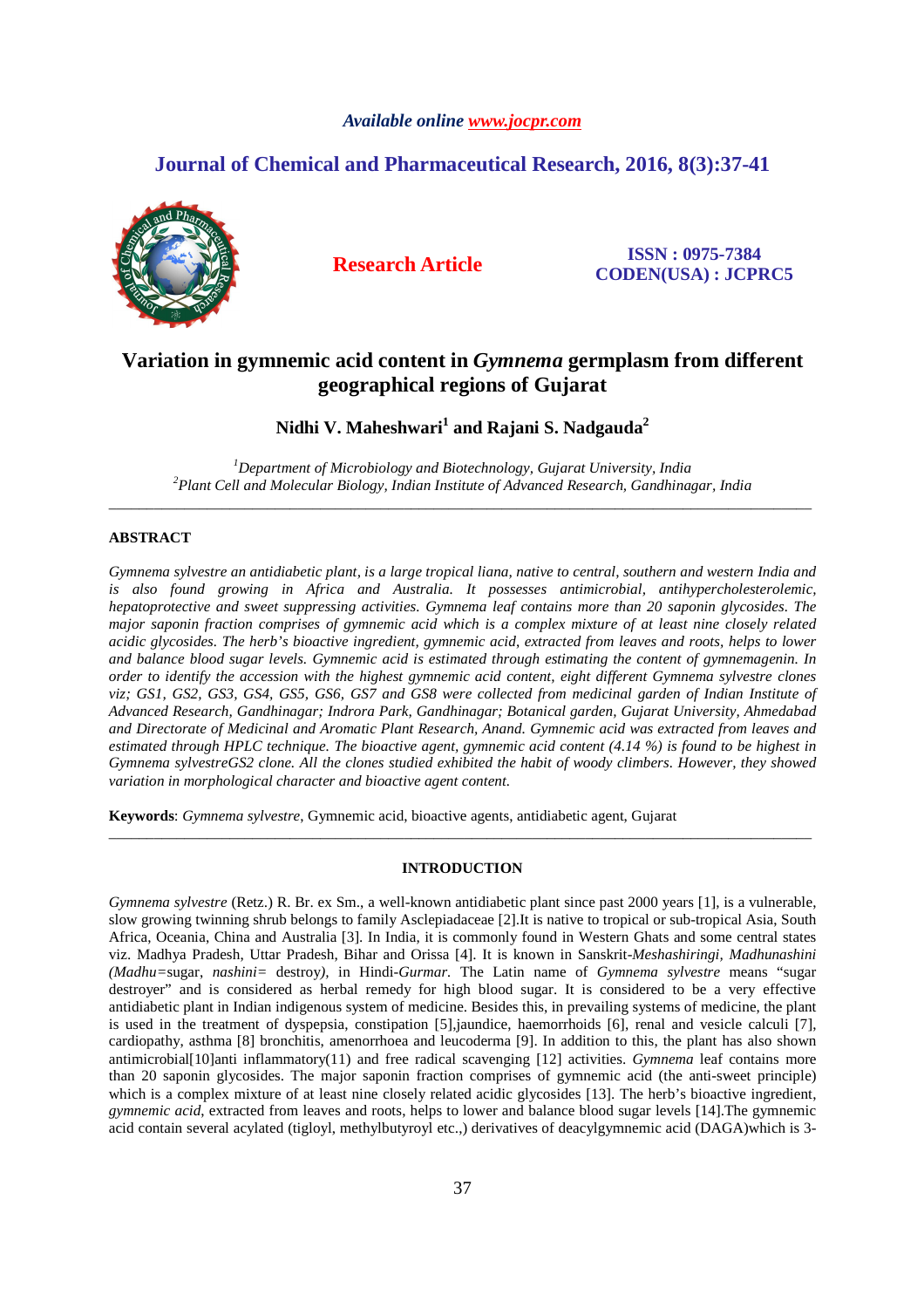O-b-glucuronide of gymnemagenin (3b, 16b, 21b, 22a, 23, 28-hexahydroxy-olean-12-ene). Gymnemagenin is not present in free form in plant; it is a common genin of gymnemic acids which can be produced only after acidic and basic hydrolysis. Therefore, gymnemic acid is estimated through estimating the content of gymnemagenin (aglycone of gymnemic acid). Since the gymnemic acid fraction is allegedly beneficial for treating diabetes and obesity, preparations containing *Gymnema* plants is used in several commercial formulations viz. Madhu Rakshak, Nature care Gymnema (Dabur India Ltd., New Delhi, India), Dolabi (Hamdard Laboratories, New Delhi, India), Blood sugar (Nutrasanus), Glucose Support (Vitabse, Monroe), Nutrilite (Amway Pvt. Ltd.) Dibecon, Ayurslim, Meshashringi (Himalaya Drug Co., Bangalore, India) and many others [15; 16].

\_\_\_\_\_\_\_\_\_\_\_\_\_\_\_\_\_\_\_\_\_\_\_\_\_\_\_\_\_\_\_\_\_\_\_\_\_\_\_\_\_\_\_\_\_\_\_\_\_\_\_\_\_\_\_\_\_\_\_\_\_\_\_\_\_\_\_\_\_\_\_\_\_\_\_\_\_\_

The quantity of gymnemic acid, the active principle in *Gymnema* leaves is, however, variable among accessions from different ecoclimatic regions [17]. Considerable biochemical and morphological variations have been reported in *G.sylvestre* accessions from Tamil Nadu and Kerala [18].Recent researches revealed that the concentration of chemical constituents in *Gymnema* also varies in their different parts, growth stages and in different seasons [19; 20].

Hence, a study was undertaken to characterize the morphological and biochemical variations among the *Gymnema*  germplasm from diverse geographical regions of Gujarat. This is of particular significance in the current scenario where demand for plant-based medicines is increasing and over-exploitation of the wild resource is endangering its genetic diversity in the natural habitat.

# **EXPERIMENTAL SECTION**

#### **Collection of plant material**

The leaves of eight accessions of *Gymnema sylvestre* germplasm were collected from different locations of Gujarat state of India. The details and geographical distribution of the collected sample materials is shown in Table 1. The leaves were collected in new polythene bags and surface sterilized with 1% mercuric chloride solution. The leaves were chopped separately into small pieces and shade dried at room temperature for seven days.

| Sl. No. | Sample Code     | Location                           |             | Place of Collection                                                  |  |  |
|---------|-----------------|------------------------------------|-------------|----------------------------------------------------------------------|--|--|
|         |                 | Latitude                           | Longitude   |                                                                      |  |  |
| 1.      | GS <sub>1</sub> | $23^{\circ}13^{\prime}0^{\prime}N$ | 72°41′0′E   | Indian Institute of Advanced Research (IIAR) garden, Gandhinagar     |  |  |
| 2.      | GS <sub>2</sub> | $23^{\circ}13^{\prime}0^{\prime}N$ | 72°41′0′E   | IIAR garden, Gandhinagar                                             |  |  |
| 3.      | GS3             | $23^{\circ}13'0'N$                 | 72°41′0′E   | IIAR garden, Gandhinagar                                             |  |  |
| 4.      | GS <sub>4</sub> | 23°20'N                            | 72.35 ° C'E | Botanical Garden, Gujarat University, Ahmedabad                      |  |  |
| 5.      | GS <sub>5</sub> | $23^{\circ}13^{\prime}0^{\prime}N$ | 72°41′0′E   | Indroda Nature Park, Gandhinagar                                     |  |  |
| 6.      | GS <sub>6</sub> | $23^{\circ}13^{\prime}0^{\prime}N$ | 72°41′0′E   | Indroda Nature Park, Gandhinagar                                     |  |  |
| 7.      | GS7             | $22^{\circ}34^{\circ}0^{\prime}N$  | 72°56′0″E   | Directorate of Medicinal and Aromatic Plants Research (DMAPR), Anand |  |  |
| 8.      | GS8             | $22^{\circ}34^{\circ}0^{\prime}N$  | 72°56′0′E   | DMAPR, Anand                                                         |  |  |

**Table 1: Details of** *Gymnema sylvestre* **accessions used for genetic diversity analysis** 

#### **Morphological characterization**

Plant habit, leaf length, leaf width, leaf shape, pubescence on leaf, leaf base shape, and leaf tip shape were studied for morphological characterization.

### **HPLC analysis of bioactive agents**

# *Extraction of gymnemagenein*

500 mg of powdered leaves of *G. sylvestre* was weighed accurately into a round-bottom flask, 25 mL of 50% (v/v) methanol was added. To 10 ml of this solution, add 2 ml of 12 % KOH and the mixture was refluxed on a water bath for 1 h. The mixture was cooled and the whole solution was again refluxed for 1 h after adding 5.5 ml of 4 N HCl. The resulting solution was cooled, adjusted to pH 7.5—8.5 with potassium hydroxide solution, made up to a volume of 50 mL with 50% (v/v) methanol and filtered through Whatman no. 1 filter paper, and finally by 0.45µm pore size filter. The filtrate containing saponin content in the form of gymnemagenin present in the leaves was estimated by HPLC [21].

#### *Preparation of standard stock solutions*

 Standard gymnemagenin was obtained from M/s Natural Remedies, Bangalore, India. All chemicals and reagents used were of HPLC grade. Standard stock solutions of gymnemagenin were prepared separately by dissolving 10 mg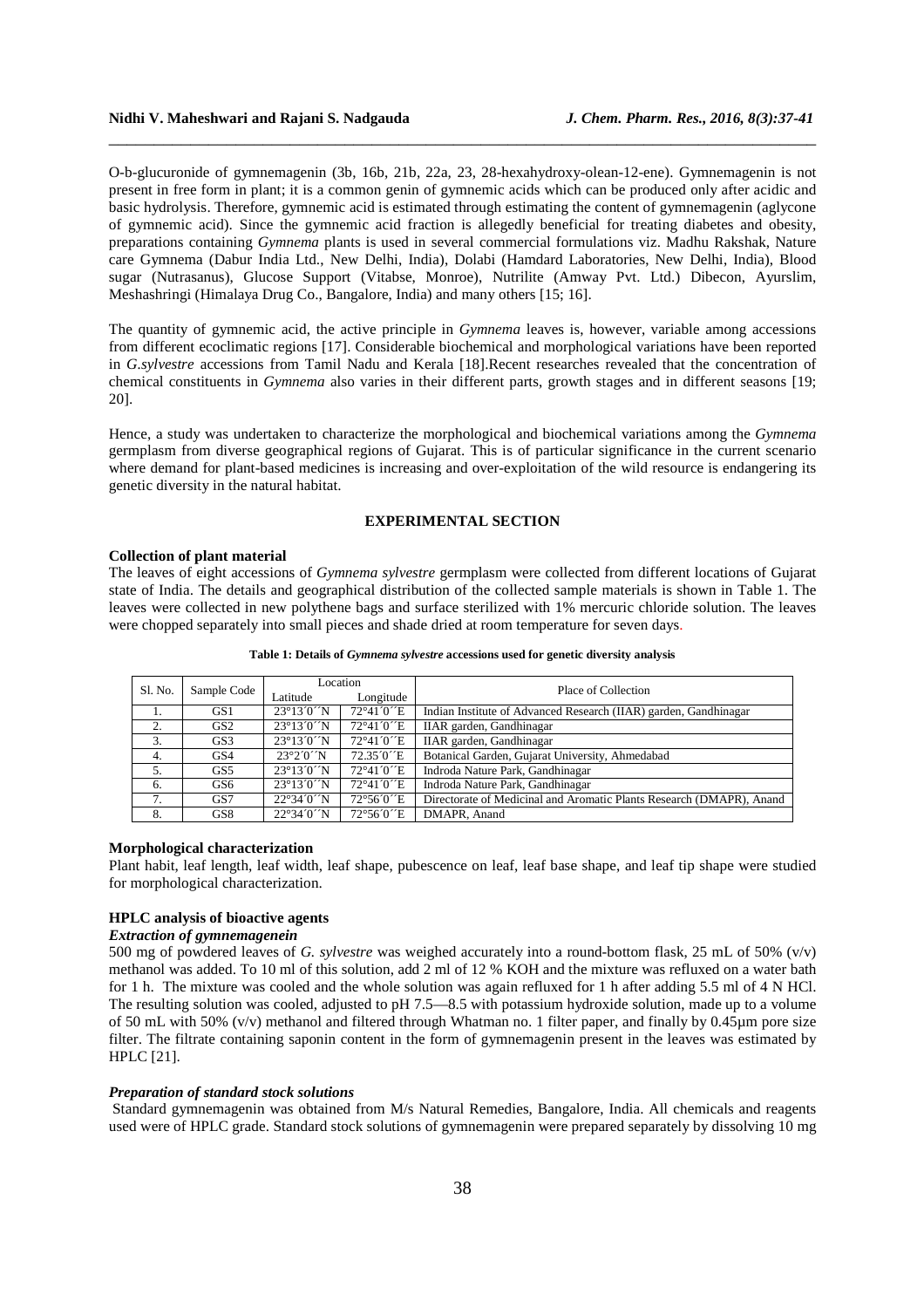of gymnemagenin in 10 mL of methanol to get concentration of 1000 µg/mL (Stock solution). The solution was stored in refrigerator and found to be stable for one month.

\_\_\_\_\_\_\_\_\_\_\_\_\_\_\_\_\_\_\_\_\_\_\_\_\_\_\_\_\_\_\_\_\_\_\_\_\_\_\_\_\_\_\_\_\_\_\_\_\_\_\_\_\_\_\_\_\_\_\_\_\_\_\_\_\_\_\_\_\_\_\_\_\_\_\_\_\_\_

#### *HPLC system conditions*

The HPLC system (Shimadzu) consists of LC-20AD solvent delivery pumps plus intelligent pump along with manual injector (20 µL loop capacity per injection) and SPD-M 20A photodiode array detector. Lab Solution Shimadzu software was used for analysis. The chromatographic analysis was carried out on Achromolith  $C_{18}$  reverse phase HPLC column,  $4.6 \times 250$  mm ID at a 210 nm wavelength. The separation was achieved with a binary gradient program (Table 2) for pump B–Acetonitrile and pump A –Water. The mobile phase composition was methanol: water, pH 2.8, adjusted with orthophosphoric acid (92:08, v/v) with 1.0 mLmin-1 flow rate. Analysis was performed at a flow rate of 1.0 ml/min throughout the gradient run and the data acquisition was performed at a wavelength of 210 nm. The HPLC was calibrated till the base line was established. The area under respective peak was recorded and it was used to calculate the percent content of gymnemagenin in the *G. sylvestre* sample.

| Time (min.) | <b>B. Conc</b> (Acetonitrile) | A. Conc (Water) |
|-------------|-------------------------------|-----------------|
| 0.01        | 25                            | 75              |
| 20.00       | 55                            | 45              |
| 25.00       | 60                            | 40              |
| 30.00       | 60                            | 40              |
| 35.00       | 25                            | 75              |
| 40.00       | 25                            | 75              |
| 40.01       | Stop                          |                 |

**Table.2. Binary gradient program** 

### **RESULTS AND DISCUSSION**

All the clones studied exhibited the habit of woody climbers. At leaf morphological level, among the populations collected, variation was recorded (Table 3) in terms of leaf shape, leaf apex shape, leaf base shape and leaf pubescence. For instance, leaf shapes included ovate, oblong, and narrow. Average leaf length ranged from 3.40 cm for GS7 to 6.58 cm for GS2 and the average leaf width ranged from 1.80 cm for GS3 to 3.48 cm for GS2. The leaf base shape was mostly rounded. The leaf tip shape in the collected accessions varied from acute to acuminate. Leaf positions in *Gymnema* clones were either opposite superimposed or opposite decussate. Both hairy and non hairy clones were there.

| S.no.            | Gymnema<br>sylvestre<br>genotype | Collected<br><b>Site</b>                                                      | Leaf<br>length<br>(cm) | Leaf<br>Width<br>(cm) | Leaf<br><b>Shape</b>     | Pubescence<br>on Leaf         | Leaf<br>base<br>shape | Leaf tip<br>shape        | Leaf position on<br>branch |
|------------------|----------------------------------|-------------------------------------------------------------------------------|------------------------|-----------------------|--------------------------|-------------------------------|-----------------------|--------------------------|----------------------------|
| 1.               | GS <sub>1</sub>                  | IIAR garden, Gandhinagar                                                      | 6.10                   | 3.30                  | Oblong,<br><b>Narrow</b> | Non Pubescent                 | Round                 | Acute<br>to<br>Acuminate | Opposite,<br>Decussate     |
| 2.               | GS <sub>2</sub>                  | IIAR garden, Gandhinagar                                                      | 6.58                   | 3.48                  | Ovate                    | Non Pubescent                 | Round                 | Acute                    | Opposite,<br>Decussate     |
| 3.               | GS3                              | Medicinal garden IIAR,<br>Gandhinagar                                         | 4.77                   | 1.80                  | Oblong<br>narrow         | Non Pubescent                 | Heart<br>shaped       | Acute                    | Opposite,<br>Decussate     |
| $\overline{4}$ . | GS4                              | Garden, Gujarat<br><b>Botanical</b><br>University, Ahmedabad                  | 4.73                   | 2.74                  | Oblong                   | Pubescent                     | Heart<br>Shaped       | Acute<br>to<br>Acuminate | Opposite,<br>Superimposed  |
| 5.               | GS <sub>5</sub>                  | Indroda Nature Park.<br>Gandhinagar                                           | 3.50                   | 2.08                  | Ovate                    | Non<br>Pubescent.<br>leathery | Round                 | Acute                    | Opposite,<br>Decussate     |
| 6.               | GS6                              | Indroda Nature Park,<br>Gandhinagar                                           | 4.50                   | 2.58                  | Oblong<br>narrow         | Pubescent,<br>velvety         | Heart<br>Shaped       | Acute                    | Opposite,<br>Superimposed  |
| 7.               | GS7                              | Directorate of Medicinal and<br>Aromatic Plants<br>Research<br>(DMAPR), Anand | 3.40                   | 2.01                  | Oblong<br>narrow         | Non Pubescent                 | Round                 | Acute                    | Opposite,<br>Decussate     |
| 8.               | GS8                              | DMAPR, Anand                                                                  | 4.60                   | 2.10                  | Oblong<br>narrow         | Pubescent                     | Round                 | Acute                    | Opposite,<br>Superimposed  |

HPLC analysis of the saponins extract also showed variation in the gymnemagenin content in the different *Gymnema* clones. The saponins being secondary metabolites are often influenced by the ecogeographical and genotypic conditions. The gymnemagenin was found to be highest in GS2 (4.14 %) lowest in GS7 (0.25 %).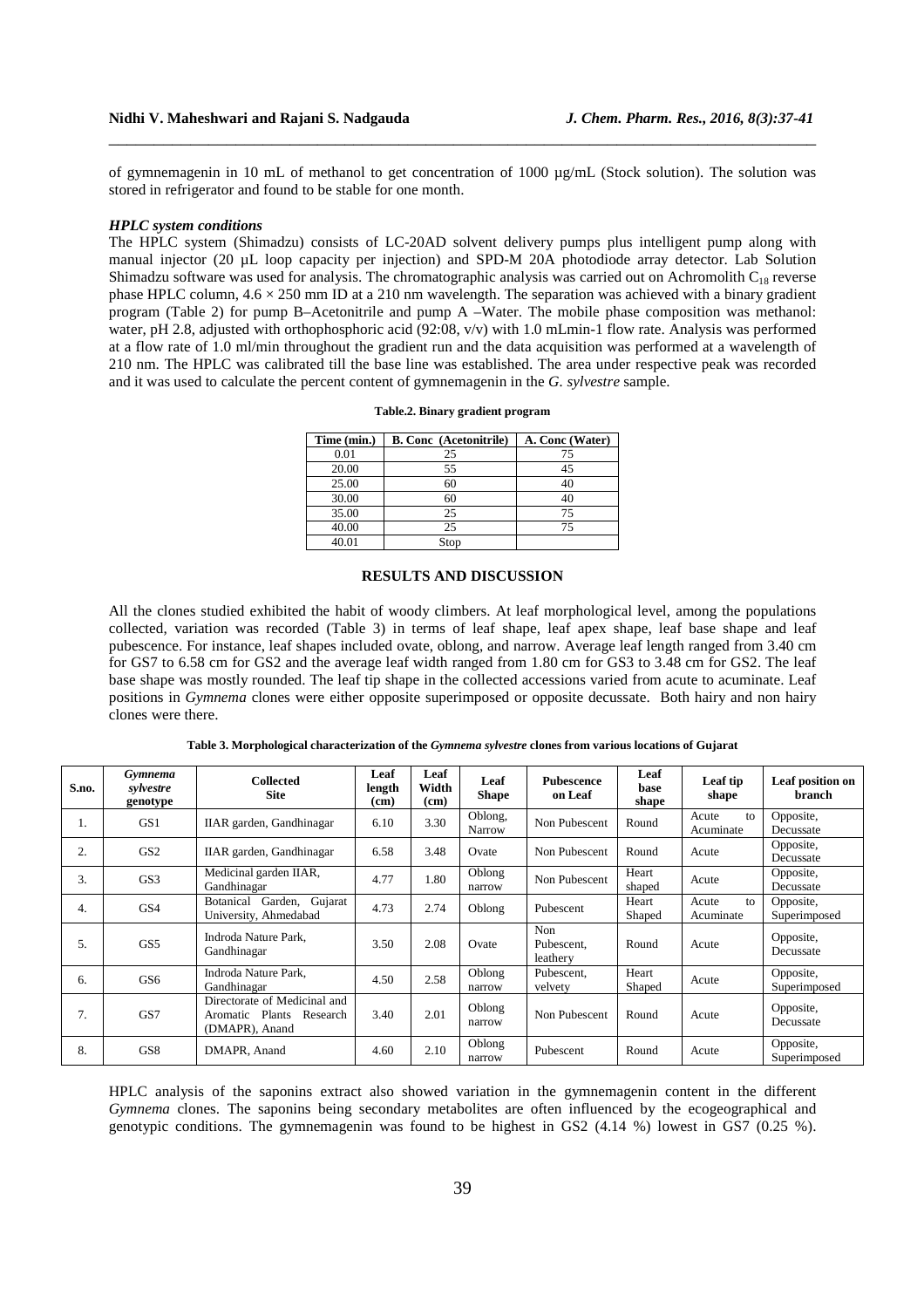Gymnemic acid is calculated by estimating the content of gymnemagenin (aglycone of gymnemic acid). Gymnemagenin is not present in free form in plant, it is a common genin of gymnemic acids which can be produced only after acidic and basic hydrolysis**.** The gymnemic acid content is found to be highest in GS2 (4.14 %).

\_\_\_\_\_\_\_\_\_\_\_\_\_\_\_\_\_\_\_\_\_\_\_\_\_\_\_\_\_\_\_\_\_\_\_\_\_\_\_\_\_\_\_\_\_\_\_\_\_\_\_\_\_\_\_\_\_\_\_\_\_\_\_\_\_\_\_\_\_\_\_\_\_\_\_\_\_\_



**Fig.1. Amount of Gymnemagenin in** *Gymnema sylvestre* **clones estimated by HPLC** 

### **CONCLUSION**

From this study, it is evident that there is wide variation in the morphological and biochemical (saponin concentrations) characters of *Gymnema sylvestre* clones from different geographical regions of Gujarat locations. The dynamics of gymnemagenin content is possibly associated with the expression of different genes at different developmental stages of the plant or to the environmental factors arising from seasonal variations. Further the existence of considerable variations at the molecular level in these genotypes could be established by performing RAPD analysis. Documenting the genetic variations will provide an efficient tool for identifying useful genotypes that could be used as cultivars for extraction of standard drugs.

#### **Acknowledgement**

The authors wish to acknowledge the Department of Biotechnology, Govt. of India for providing financial support in the form of DBT RA Fellowship 2011.

### **REFERENCES**

[1] AK Nadkarni. Indian MateriaMedicaVol I*. In:Gymnema sylvestre*", Popular Prakashan, Bombay. **1992**; 596-597

[2] A Rapini; MW Chase; DJ Goyder; J Griffiths. Taxon, **2003**, 52: 33–50

[3]J Kruse. Asclepiadaceae. In: Institute of Plant Genetics and Crop Plant Research (eds) Mansfeld's encyclopedia of agricultural and horticultural crops, vol 4. Springer, Berlin, **2001**, 1723–2295

[4] P Kanetkar; R Singhal; M Kamat. *J ClinBiochemNutr*, **2007**, 41, 77–81

[5] SK Mitra; S Gopumadhavan;TS Muralidhar;SD Anturlikar; MB Sujatha. *Indian J ExpBiol*, **1995**, 33, 798–800

[6] VG Khanna;K Kannabiran; G Rajakumar; AARahuman; T Santhoshkumar.*Parasitol Res,***2011**, 109, 1373–1386

[7] ASaneja, C Sharma, KRAneja, R Pahwa. *Der Pharm, Lett,***2010,**2 (1), 275–284

[8] N Komalavalli; MV Rao. *Plant Cell Tiss Org Cult,***2000**, 61, 97–105

[9] Masayuki;YMToshiyuki;K Masashi;LYuhao;M Nubotoshi;Y Johji;M Hisash. *Chem Pharm Bull*, **1997,** 45, 1671–1676

[10]C Pasha; S Sayeed;SAli;ZKhan.*Turk. J. Biol*, **2009**, 33, 59–64

[11]JKMalik; FVManvi; KR Alagawadi;MNoolvi.*Int J Green Pharm,***2008**, 2 (2), 114–115

[12]ROhmori; TIwamoto;MTago; T Takeo;T Unno;HItakura.*Lipids,***2005,**40 (8),849–853